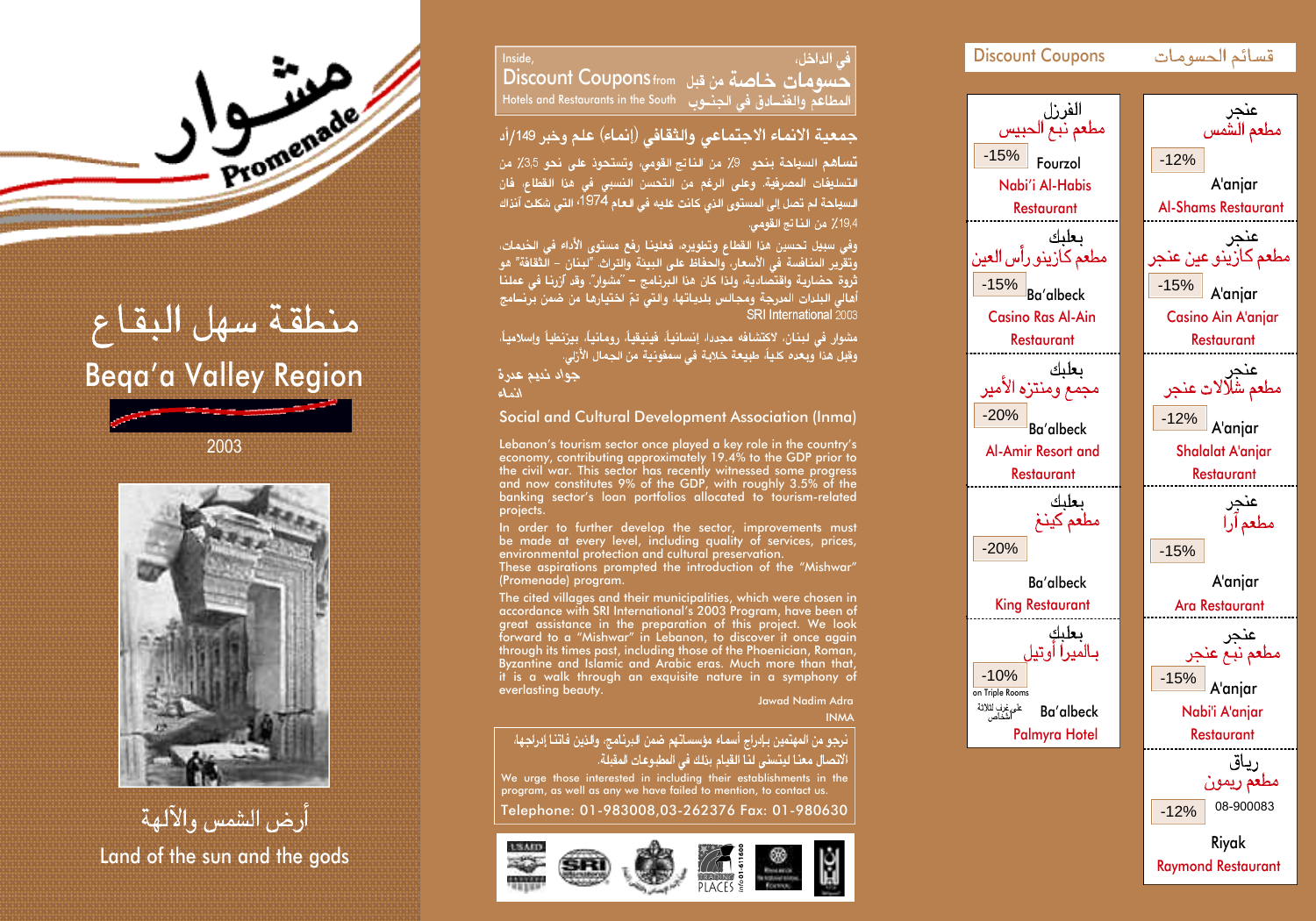من بيروت الى البقاع

From Beirut to the Beqa'a



من بيروت الى بعلبك from Beirut to Ba'albeck 85 kms من بيروت الى رياق from Beirut to Riyak 62 kms من بيروت الى عنجر from Beirut to A'anjar 58 kms من بيروت الى الفرزل from Beirut to Fourzol 56 kms من بيروت الى نيحا from Beirut to Niha 59 kms

## ببعليك

تقع "بعلبك" على بعد 85 كلم إلى الشرق من بيروت فوق أعلى مرتفعات سهل البقاع، وعلى مفترق عدد من طرق القوافل القديمة التي كانت تصل الساحل المتوسطي ببالبر الشامي ويشمال سوريية بشمال فلسطين. وقد استفيادت عبر تاريخها الطّويل من هذا المّوقع المميز لتصبح محطة تجارية هـامة ومحجاً دينياً مبرمبوقياً. ويبعد أن ملك الروميان المنطقية في أواسط البقرن الأول ق.م. انشأ الإمبراطور "أوغسطس" مستعمرتي بيروت و"بعلبك" عام 15 ق.م. ونظراً لأهمية المدينـة علـى الصـعـيديـن الاقـتصـاّدى والديـنـى، أسس أوغسـطس مشروعـاً عظيمـاً يجعل من بعلبك واجهة دعائية تبرز صورة روما وعظمتها وقدرتها بين صفوف التجار والحجاج الذين يقصدونها فينشرون تلك الصورة في أوطانهم. كان ذلك جزءا من سياسة الدولة في ترسيخ السيطرة الرومـانية على المنطقة. وكـان من أبرز نتائج تلك السياسة أن ارتفعت معابد بعلبك العملاقة التي يمكن اعتبارها من عجائب العالم القديم، لا سيما وأن العمل فيها استمر زهـاء نُيف وثلاثة قرون من الزمن وتعاقب على تحقيقه وتمويله عدد لا يستهان به من كبار أباطرة الرومان. قد تكون معابد "بعلبك" رومانية الشكل والزخرفة. بيد أن من يمعن التدقيق في تصاميمها ويعض تفاصيلها لا بد له من ملاحظة الكثير من التأثيرات السامية المحلية عليها. ومما لا يقك فيه أن تلك التأثير ات كانت ناجمة عن تبخل مياش من قبل الكهنوت البعلبكي في التخطيط كي تتوافق البني الجديدة مع متطلبات العبادة المحلية، لا سيمـا وأن الروّمـان كـانوا يـحرصون على عدم استعداء السكان المحليين في المسائل الدينية. فـ "جويبتر" الروماني لم يكنّ أكثر من غلاف لـ "حدد"، رب الرَّعد والبرق المحلي، و ؒالزهراء ؒ الرومانيةٌ لم تكن إلا وجها من أوجه الإلهة الأم السورية، وكذلك "عطارد" الذي لم يكن إلا صورة لإله بعلبكي شاب كان يهيمن على الزرع والقطعان التي كانت تتَّقكل ثروة "بعلبك" في تلك الأيَّام.

مشوار في البقاع

جار الزمن على معابد "بعلبك"، وعبثت بها يد الطبيعة والبش، وتعرضت للزلازل والتخريب والتحوير طيلة القرون الوسطى والعصور الحديثة، غير أنها ظلت تستوقف الرحالة والزوار وتثير الإعجاب وتغذى الأساطير. ولم تخرج هياكلها من سبــاتــهـا إلا في الــعـاشر من تشرين الـثـاني 1898 عندمـا زارهـا "غَليـوم الثـاني" إمبراطور ألمانيًا ووجه إليها، بموافقة الدوِّلة العثمانية، بعثة علمية عملت عليَّ، إجراء مسح علمي شامل فيها، بـالإضـافـة إلى بـعض أعمـال الـحفر والترميم. ثم قـام المهندسون والأثريون الفرنسيون بمتابعة هذه الأعمال طيلة فترة الانتداب الفرنسي على لبنان، وهي أعمال ما تزال المديرية العامة للآثار اللبنانية تقوم بها منذٌ تاريخ نيل لبنان الاستقلال وحتى اليوم.

أقيمت معابد "بعلبك" على تل أثري يرقي إلى أواخر الألف الثالث ق.م. على الأقل. وعلى الرغم من الغموض الذي يشوب تـاريخ الموقـع، بسبب عدم إجراء الحفريـات التي توضح تعاقب المستويات السكنية التي يتألف منها التل، فإنه يكاد يكون من المؤكِّد أن قمة التل أعدت في غضون الألفْ الأول ق.م لتكون مكان عبادة يتألف من حرم يتوسطه مذبح على عرار المشارف السامية الّتى ورد ذكرهـا في التوراة. في غضون الحقبة المتأغرقة التي عقبت فتوحات آالاسكندر" (333–64 ق.م.)، ويدفع من بطالسة مصر الذين ملكوا المدينة فترة من الزمن، تأثرت عبادات ُبِعلَبِكٌ بِتأْثِيرات اللاهوت الشمسي الذي كانت مدينة "هيليوپوليس" المصرية عـاصمتـه التـاريـخيـة، فـاصـطبـغت ٓالـهتـها بصـفـات شمسيّـة وتحوّل اسمـهـا إلى "هيليو بوليس" أو مدينة (الإله) الشمس". وحرى آنذاك تعديل على مخطط "المشرف"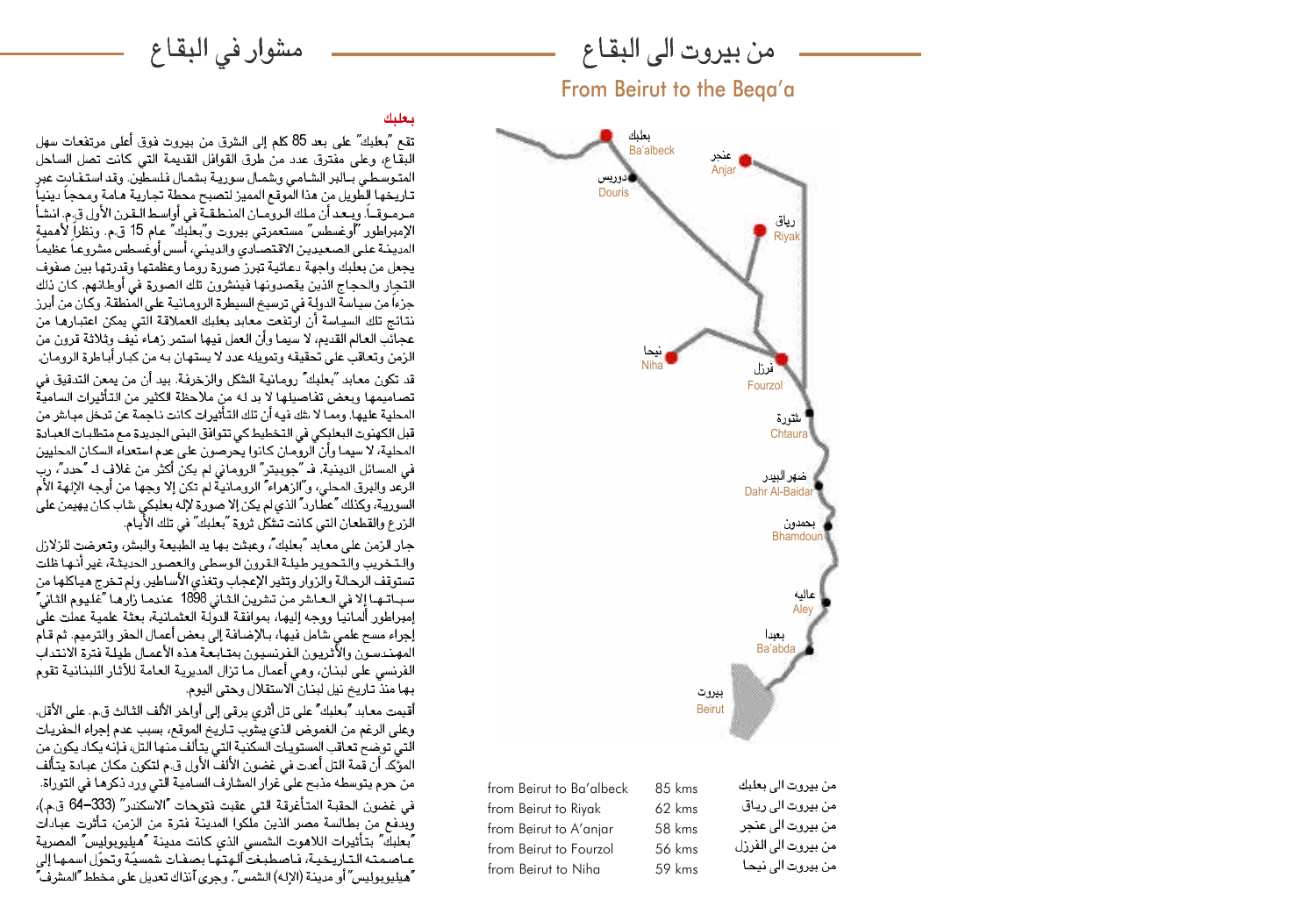من خلال توسيع الحرم القديم وإنشاء دكة عند طرفه الغربي بهدف إقامة هيكل على الطراز الإغريقي فوقها. بيد أن هذا الهيكل لم يبصر النور. وما تزال بعض البني العمائرية التي تم الكشف عنها تنبئ ببعض جوانب هذا المشروع . بدأ العمل في بذاء الهيكل الكبير في أيـام الإمبراطور ″أوغسطس″ في أواخر القرن الأول ق.م. وكَّان الانتهاء منه في أَواخر عهد الإمبراطور "نيرون" (37–68 ب.م). أما البهو الكبير، بأروقته وايواّناته ومذابحه وأحواضه، فقد بدأ العمل فيه وانتهى في غضون القرن الثاني ب.م. وقد شهد القرن الثاني أيضاً بدء العمل ببناء الهيكلّ الصغير المنسوب إلىّ الإله "بـاخوس". أمـا القرن الثّالث، وفي عهد الأسرة الساويريّة (193-235 ب.م.) على وجه التحديد، فقد شهد إقامة الرواق المقدّم والبهو المسدّس. ويبدو أن الأعمال الأساسية التي تناولت هذين الصرحين، وكذلك الهيكل المستدير المنسوب إلى "الزهرة"، قد تمّ إنجازها في أواسط القرن عينه. بيد أن جميع أعمال الزخرفة والنقش وغيرهـا من التربيـات الّثـانويـة لم تكن بعد قد انتهت في بدايـات القرن الرابع عندما قام الإمبراطور "قسطنطين" الكبير بإعلان مرسوم "ميلانو" الشهير عام 313 الذي اعترف بالمسيحية ديانة رسمية في الدولة. فتعطل العمل في معـابد ''بـعلبك''، بـعد مرور أكثر من ثـلاثـة قرون على البدء بـه. ومـا أن شارف القرن الرابع على الانتهاء حتى كان الإمبراطور "ثيودوسيوس" يغلق المعابد ويدمر مذابحها التي كانت تعتبر أقدس مقدساتها، ويقيم على أنقاضها، في وسط البهو الكبير، كنيسة عظيمة، ما تزال آثار محاريبها محفورة في الدرج المؤدي إلى الهيكل الكبير، وقد كانت في حينه تتجه نحو الغرب.

وعلى اثر الفتح العربي عام 636م. تحولت هياكل المدينة إلى "قلعة" وهو الاسم الذي ما زالت تحمله حتى اليوم. وتوالى الزمن على "بعلبك"، فانتقلت من يد الأمويين إلى العباسيين فالطولونيين والفاطميين والأيوبيين إلى أن نهبها المغول واستردهـا منهم الممـاليك عـام1260, فعرفت في أيـامهـا فترة عز ورخـاء. يتألف مجمع "بعلبك" الديني من ثلاثة صروح رئيسية هي: معبد "جوبيتر" الكبير والمعبد الصغير المنسوب إلىَّ "بـاخوس" والمعبد المستدير المنسوب إلى "الزهرة". وهناك بقايا معبد رئيسي رابـع كـان يقوم فوق تلة "الشيخ عبد اللـه" إلى الجنوب من المدينة.

المعبد الكبير أو معبد "جوبيتر": قد تكون صورة أعمدة "بعلبك" الستة من بين أكثر الصور رسوخاً في الأذهـان. فهذه الأعمدة التي يبلـغ ارتفـاعها 22 متراً، بمـا في ذلك قواعدهـا وتيجـانـها، تـعطي فكرة عن الـهيكلُّ الذي كـانت تـشكل جزءاً من رّواقـه الخارجي.

الهيكل الصغير، أو هيكل "بـاخوس": بمـحـاذاة الهيكل الكبير يقوم هيكل آخر بنى فى غضون القرن الثاني ب.م. ويمتاز بكونه من أفضل الهياكل الرومانية حفظاً ومن أبدعها نقشا وردخرفة على الإطلاق. ويرتفع الهيكل على دكة يبلغ ارتفاعها خمسة أمتار ويصعد إليه بدرج عظيم يتألف من ثلاث وثلاثين درجة.

الهيكل المستدير، أو هيكل "الزهرة": إلى الجنوب الشرقي من "القلعة" يقوم هيكل صغير مستدير لا مثيل لتصميمه في جميع أنحاء العالَم الرومـاني على الإطلاق، وقد بني في غضون القرن الثالث.

إلى جانب هياكل "القلعة" تزخر "بعلبك" بعدد لا بأس به من المعالم الأثرية الرومانية أو الإسلامية الأخرى.

الجـامـع الأموي الكبير: يقوم هذا الجـامـع إلى الشرق من مدخل المعبد الكبير ويتـألف من بهو مريعٌ يحيط به رواق ويتوسطه حوض ماء كان في ما مضى مقبباً. وتتألف قـاعة الصلاة فيه من ثلاثـة صفوف من الأعمدة وقد نقلت مـع تيجـانـها من المعابد والبني الرومانية المجاورة. أما تاريخ بنائه فيرجع إلى بدايات العهد الأموي، وتشير بعض الدلائل الأثرية إلى انه أقيم في موضع الساحة الرومانية

## العامة ومن ثم كنيسة القديس "يوحنا البيزنطية".

منشآت رومـانيـة عـامـة: إلى الجنوب من القلعـة" وفي الموضـع المعروف بـ "بستـان الخان"، كشفت أعمال التنقيب الأثري عن بقايا تعوِّد إلى بعض المنشآت المدنية الرومانية. ومن بين هذه البقايا التيّ جرى ترميم بعضها، الحمامات وبناء آخر يعتقد بأنه كان مخصصا" للاجتماعات العامة.

رأس العين: يقع نبع " رأس العين" إلى الجنوب الشرقي من المدينة، وكان في ما مضى يؤمن بعض احتياجات المدينة من المياه، إلى جانب "نبع اللجوج" الشَّهير. وما يزال محيطه يحتفظ ببعض البني الأثرية، ومنها بقايا مزار روماّني صغير وبعض المداميك التي كانت تشكل جزءا" من التجهيزات التي أقيمت لضبط مخارج المياه. وعلى مقرية من النبع أطلال جامع من عهد المماليكَ، بني عام 1277.

المقالع الرومانية: ومن بين المقالع التي ما تزال تنبئ بمهارتهم وقدرتهم مقلع يقع عند مدخل المدينة الجنوبي، وهو مشَّهور باحتوائه حجرا ؒ عظيما ؒ يبلغ 21.5 8x.4.2x4 م. فيما يصل ورزنه إلى 1000 طن، يقال له "حجر الحبلي".

قبة الأمجد: على تلة " الشيخ عبد الله" المشرفة على "بعلبك" من جهة الجنوب، قبة تتألف من مسجد صغير وزاوية، وفيها قبر الشيخ "عبد الله اليونيني" الذي تعرف التلة بـاسمـه. وقد أقيمت هذه القبـة في أيـام "الملك الأمـجد بـهرام شاه" حفيد "صلاح الدين الأيـوبـي"، الذي ولي بـعلـبك بّين عـامـي 1182و1230 للمـيـلاد، وبنيت من لحجارة ميكل "عطارياً القريب.

البوابة الرومانية: إلى الشمال الغربي من "القلعة" وعلى مقربة من الثكنة العسكرية، تقوم بوابة عظيمة محصنة، وهي من بقايا التحصينات التي كانت تحيط بـالمدينـة في عصرهـا الرومـاني.

قبة السعادين أو السعيدين: على مسافة من البوابة الرومـانيـة ضريـح مقبب يتـألف من حجرتين، وقد بني عام 1409 م. في زمن السلطان الملك الناصر فرج ليكون مدفنـا" لنواب السلطنة في "بعلبك".

قبة دورس: يرجع تـاريخ هذا الضريح إلى العصر الأيوبي وكـانت لـه قبـة فوق ثمانية أعمدة من الغرانيت الأحمر. وتقع على يسار مدخل المدينة الجنوبي، في منطقة أصبحت اليوم عامرة بالبنايات، بعد أن كانت في ما مضى جبانة عطيمةّ تعود أصولها إلى العصر الروماني.

وفي عــام 1984 أَدخلت منظمـة "الأونسكو" "بـعلبك" علـى لائـحـة مـواقـع التراث العالمي.

## الفرزل

من شتورة إلى أبلح، مرورا″ بزحلة، انحرف بـاتجاه اليسار عند مفرق أبلح حتى تصل بلدة "الفرزل" الواقعة على بعد 2 كلم من الطريق الرئيسي. وتعتبر بلدة ٱلفرزل" التي كـانت مقرا" لكرسي أسقفي في القرن الخـامس بـعد المسيح من المراكز. المسيحية القديمة في لبنـان. كمـا أنها تحتوي آثـار معبد رومـاني لم يبق منـه إلا أساساته ويعض مداميكه، تطالعك بعد عبور مستديرة البلدة الرئيسية.

ولا بدّ لك من زيارة "وادي الحبيس" الذي يقع على بعد كيلومتر ونصف الكيلومتر من وسط البلدة ويحتوى عددا" من الأُضَرِحة والمزارات والمغاور المنحوتة في الصخر، والتي بقي بعضها على حالته الطبيعية. فيما عمل الإنسان على حفر بعضها الآخر ليستعمله لسكناه في العصور الغابرة.

وإذا اتجهت شمالا" سالكا" الطريق الترابية في اتجاه أعالي التلة تجد عددا" من المنحوتات. ومن هذا الموقع، يمكنك مشاهدة بقايا مقلع قديم يقوم على التلة المواجهة حيث ترك النحاتون القدماء آثار أعمالهم التي حوّلت المكان على ما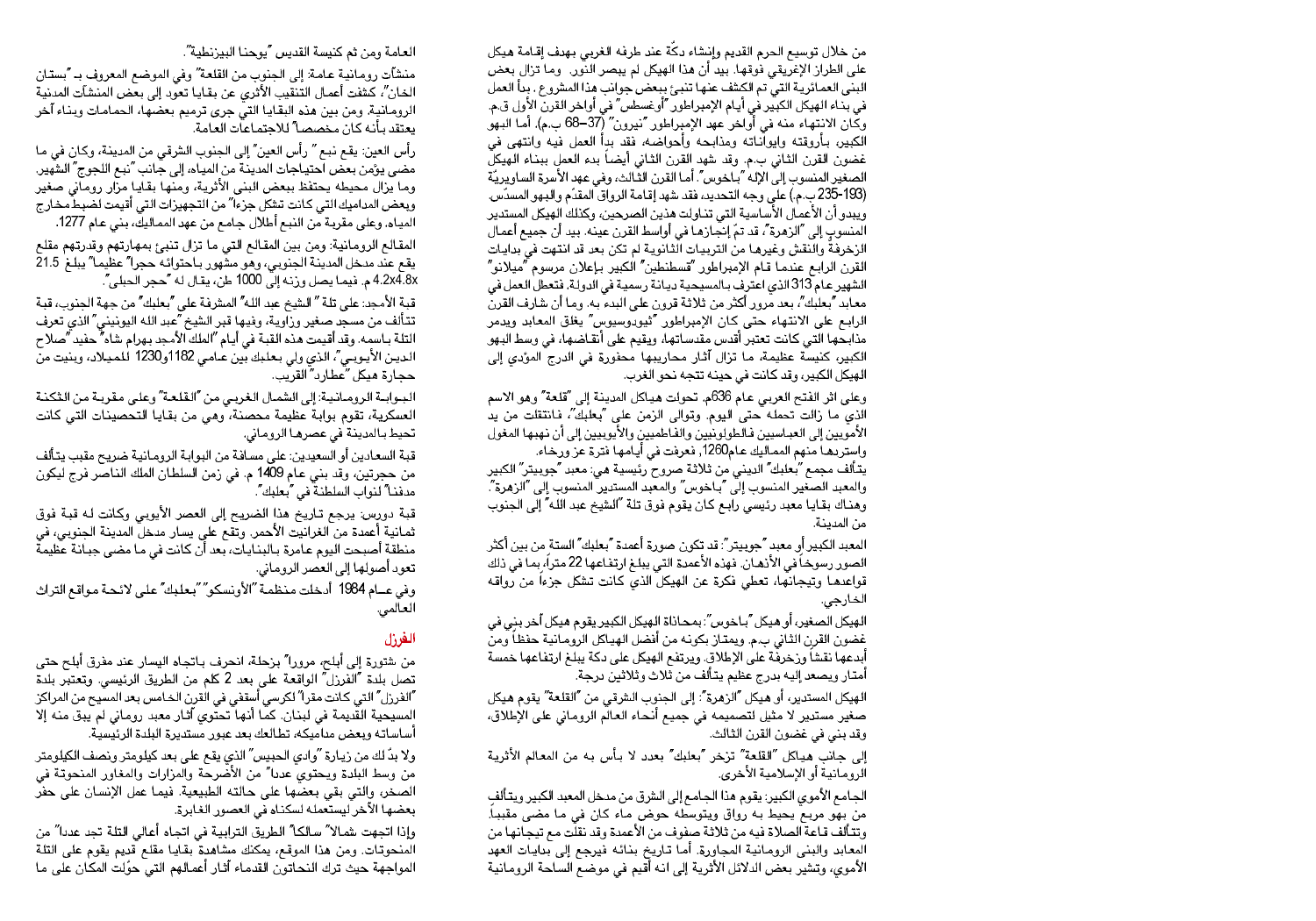يشبه مدينة خيالية منحوتة في الصخور.

أسلك طريق شتورة – أبلح ثم انعطف شمالا ّعند نهاية بلدة الفرزل، إلى أن تصادفك على بعد نحو كيلومترين لوحة تشير إلى قرية "نيحا". فتطالعك عند نهايـة الـقريـة آثـار مـعبديـن رومـانـيين عظيمين، قـامت المديّريـة الـعـامـة للآثـار. بترميمـهمـا. أمـا المعبد الكبير، الموصـول بسلـم اثـري، فـهـو في غـايـة الـفـخـامـة والحمال على يسار أول العتبات اتشاهد منحوتة لكاهن يعرض فيها تقديمات وهي لا تزال تحتفظ بخصائصها. كرس المعبد الصغير لعبادة الإله السوري— الفينيقي آحدارانيس ؒ الذي يبدو أن طقوس عبادته كانت تتمحور حول عنصَّر الماء. وما يزال هذا المعبد يحتفظ ببعض عناصره البنائية التي تعطي فكرة عن رونقه السالف.

بعد زيارة آنيحا" ومعبديها، يمكنك سلوك طريق جبلية وعرة، سيرا" على الأقدام، لتصل إلى الموضع المعروف بـ"حصن نيحا"، حيث يقوم معبدان صغيران من العصر الرومـاني مـآ يزالان يحتفظان ببعض خصـائصهمـا. ٰ

يقال أن ً مدينة "عنجر" أسسها الخليفة الأموي الوليد بن عبد الملك في أوائل القرن الثـامن، في موقـع استراتيجي للتجارة على الطّريق الموّدي من الشاطـءَ اللبنـاني إلى دمشق. كَانت تقوم بقربه مْدينة قديمة تعرف بـاسم ؒجراؒ وبقرب عين مـاء كَانت تعرف بـاسم "عين جرّا" التي أعطت الموقع اسمه الحالي.

تتألف المدينة الأموية التي بنيت من ركام المدينة القديمة من سور مستطيل الشكل مدعّم بأبراج نصف دائرية وتخترقه أربع بوابات محصّنة تنفتح باتجاه الجهات الرئيسية الأربع، ويتصل بعضها بالبعض الآخر عبر شارعين رئيسيين يقطعان المدينة إلى أربعة أحياء. وتقوم على جانبي هذين الطريقين صفوف من الدكاكين، فيما ينتش عدد من القصور والحمامات والساحات العامة والمجمعات السكنية ومسجد صغير في أحياء المدينة الأربعة. ويبدو من خلال أسلوب البناء الذي يعتمد على تعاقب مداميك طوب الفخار والحجارة الكلسيّة، ان مهندسي عنجر قد تتأثروا بالأسلوب البنائي البيزنطي، كما تتأثر واضعو مخططها بمخططات المخيمـات الـعسكـريـة الـتـّي كـانت رائـجـة في الـعصور اليونـانيـة والرومانية والبيزنطية. وقد لعبت عنجر دوراً تجارياً مهماً على تخوم صحراء الشام إلى جانب دورهـا كمركز راحة وصيد للـخليفة وبلاطه.

وفي عــام 1984 أدخلت منظمة "الأونسكو" "عنجر" علـي لائـحـة مواقـع التراث العالمي.

## رياق

أسلك طريق شتورة–زحلة–أبلح ثم انعطف بمينـاً نحو "ريـاق" المشهورة بقاعدتها الجوية التابعة للجيش اللبناني ويمحطة قطاراتها التاريخية التي تعتبر من اقدم محطَّات سكك الحديد في الشرقِّ الأوسط على خطِّ دمشق ـ حمص ۖ بـاريس الَّذي بني في أوائل هذا القرن.

اقتبست معظم هذه النصوص من كتاب لبنان, سهل البقاع ومنشورات أخرى صادرة عن وزارة السياحة في عام 1998.



 $-15%$ 

 $-12%$ 

مطعم شلالات عنجر <mark>12%-</mark><br>620753–08 و 212300–03

● المعالم الأثرية -

▒ المعالم الطبيعية

1. نبع عنجر

2. نهر الغزيل

1. مطعم الشمس 08-620567

08-620811 3. مطعم شلالات عنحر

5. مطعم نبع عنجر

08-620590

4. مطعم آرا 08-620827

**پ**<br>الا مطاعه

.1 قلعة عنجر الأثربية الأمويية

 $-15%$ 

 $-15%$ 

-15%

#### ● Monuments

1. Umayyad City

#### **※ Natural Attractions**

- 1. A'anjar Spring
- 2. Al-Ghazeel River

#### **Restaurants**

- 1. Al-Shams Restaurant 12% 08-620567 2. مطعم كارينو عين عنجر 15%<mark>.</mark> 15%.
- 2. Casino Ain A'anjar Restaurant 08-620811
- 3. Shalalat A'anjar Restaurant 08-620753, 03-212300 -12%
- 4. Ara Restaurant 08-620827
- 5. Nabi'i A'anjar Restaurant 08-620590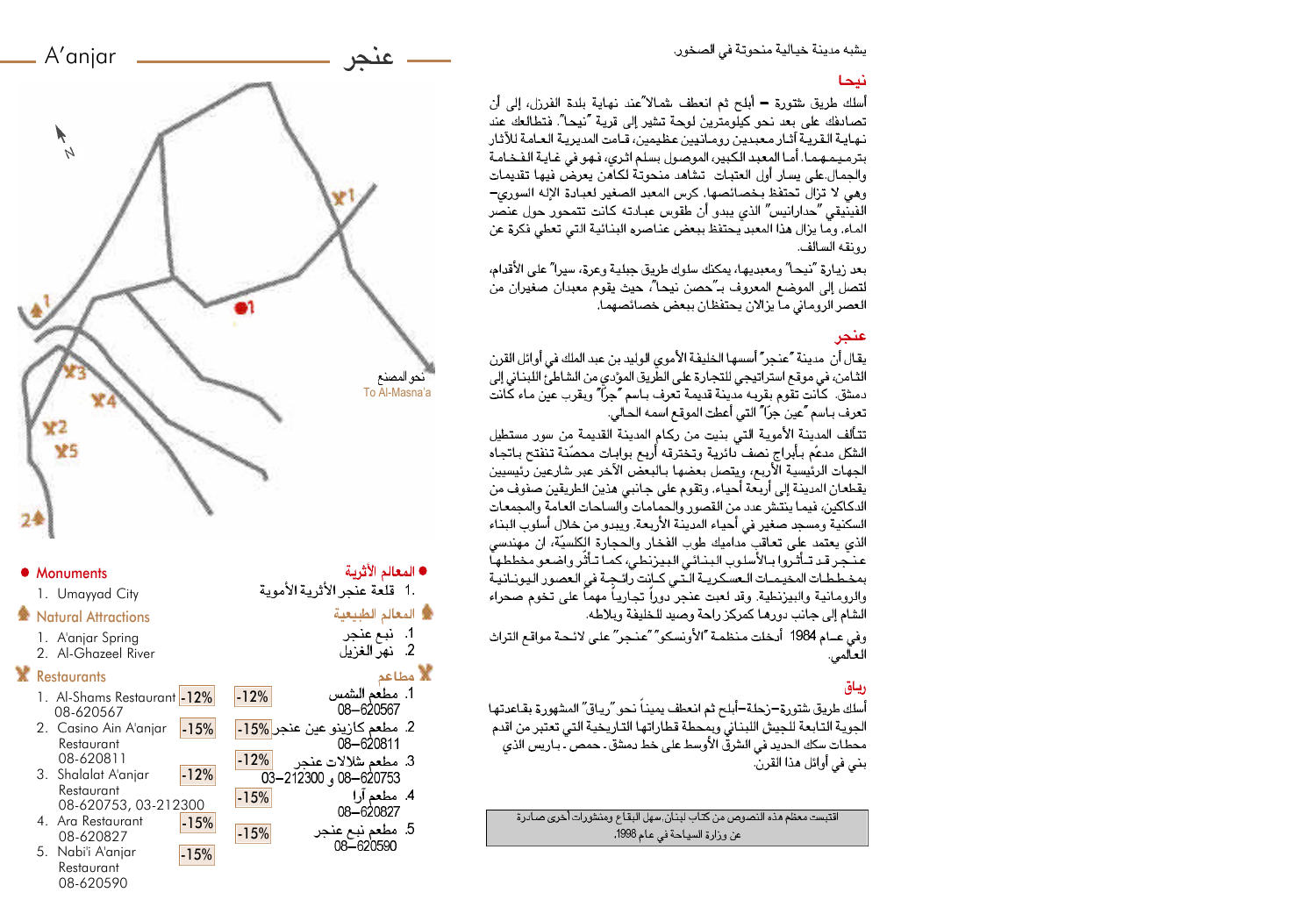

### • Monuments

- 1. The Great Mosque
- 2. Jupiter Temple Fortress
- 3. Venus Temple
- 4. Bacchus Temple
- 5. Boustan Al-Khan 6. Qoubbat Douris
- 7. Large Burial Ground
- 8. Hajar Al-Houbla (Stone of the Pregnant Woman)
- 9. Old Market
- 10. Mercury Temple
- 11. Qoubbat Al-Amjad
- 12. Al-Jameh Al-Mamlukeh (The Mamluk Mosque)
- 13. The Roman and Arab City Gate and Qoubbat As-Sa'adin
- 14. Hai Al Qala'a (Fortress Neighborhood)
- 15. Museum within the Jupiter Temple

# **参 Natural Attractions**

1. Public Garden 2. Ras Al-Ain Resort

## **Restaurants**

- 1. Casino Ras Al-Ain-Restaurant 08-370616 2. King Restaurant 03-436198 3. Al-Amir Resort and Restaurant 08-377686, 03-605012 **A** Hotels -10% on triple room -15% -20% -20% -20% -20%
	- 1. Palmyra Hotel 08-370230, 08-370011

## ه المعالم الطبيعية

1. حديقة عامة 2. منتزه رأس العين

## **﴾ مطاعم**

- 1. مطعم كازينو رأس العين <mark>15%-.</mark> 08-370616 2. مطعم الكينـغ<br>03-436198 3. مجمع ومنتزه الأمير<br>03-605012 ,08-377686
- ه فنادق -10%<br>غرفة لثلاث<br>الش<u>خاص</u> 1. بـالّميرا أو تيل 08-370011, 08-370230

#### 3. معبد فينوس 4. معبد باخوس 5. بستان الخان 6. قبة دورس

- 7. مقبرة كَبيرة 8. حجر الحبلي
	- 9. السوق القديم 10. معبد عطارد

1. الجامع الكبير

2. معبد جوبيتر – القلعة

- 11. قبة الأمحد 12. الجامع المملوكي
- 
- 13. قسم من سور روماني وعربي<br>قديم ويوجد فيه قبة السعادين
	- أو السعيدين
	- 14. حي القلعة
- 15. متَّحف ضمن معبد جوبيتر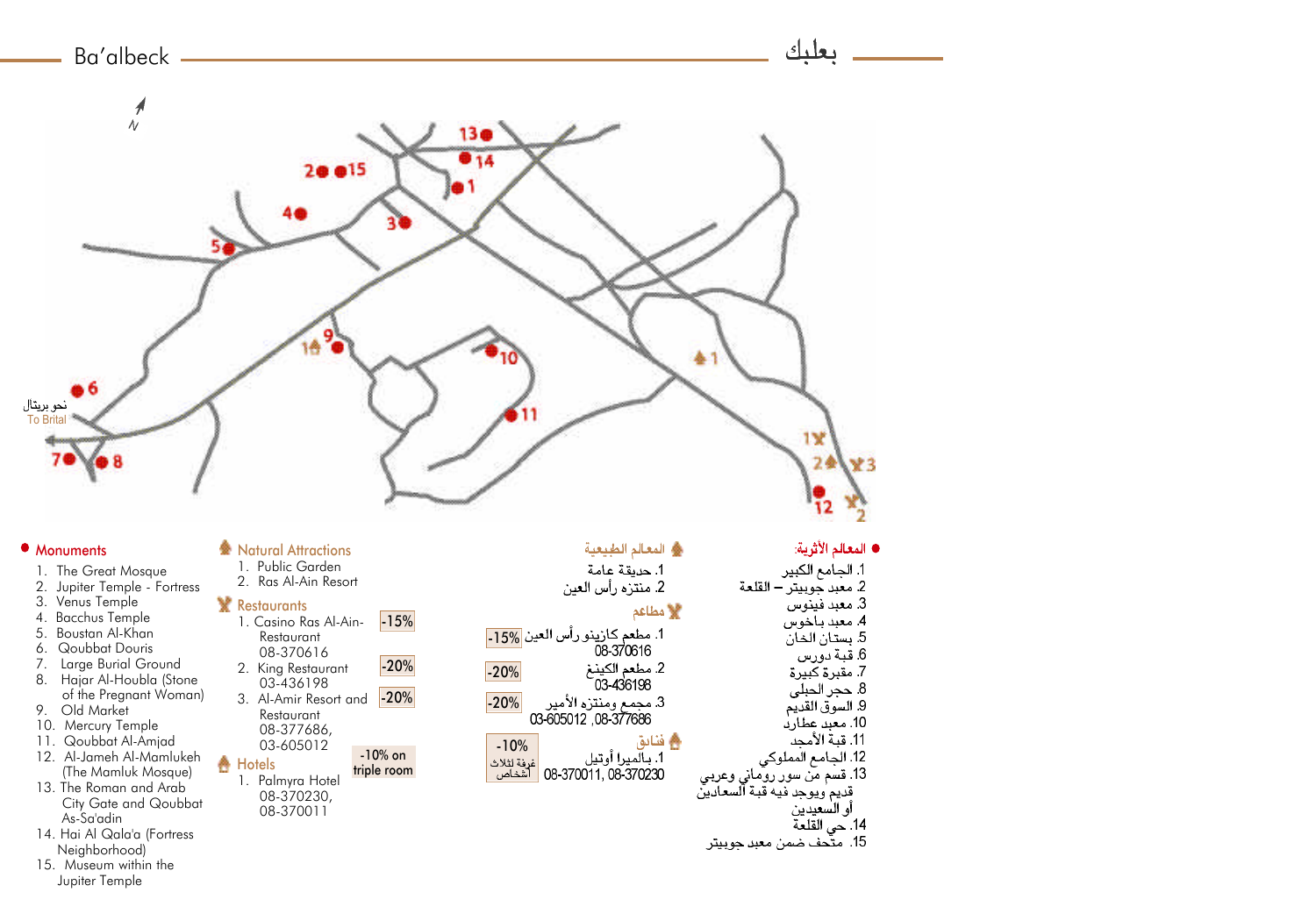

#### Monuments

- 1. Al-Nabi Najm Shrine
- 2. Roman Temple
- 3. Niha Fortress 4. Al-Hosn Fortress
- 

## **叠 Natural Attractions**

1. Ain Al-A'akouba

## ● المعالم الأثرية:

1. مقام النبي نجم<br>2. المعبد الروماني<br>3. قلعة نيحا

4. قلعةالحصن

# \* المعالم الطبيعية

1. عين العكوية

- $|Cat \; Cell| = AI$ -Banat Cell (Girls Cell) Al-Machnaqa Cell(Gibbet Cell)
- 5. Stone Carvings
- 6. Ruins of an Old Fortress
- 7. Sculpture of a Priest and his Wife 8. Ras Al-Saba'a (Rock of the Beast's Head)
- **参 Natural Attractions**

1.Stream of Bista Spring

## **X** Restaurants

1.Nabi'i Al-Habis Restaurant 03-749873 -15%

- 5. منحوتات صخرية
	-
- .<br>6 . بقاياً مقلّع قديم<br>7 . منحوتة القسيس والقسيسة
- 8. صحْرَة رأْسَ الْسَبَعِ

 $-15%$ 

**叠** المعالم الطبيعية 1. مجری نبع بستا

### **W** المطاعم .1 مطعم نبع الحبيس

03 749873  $\Box$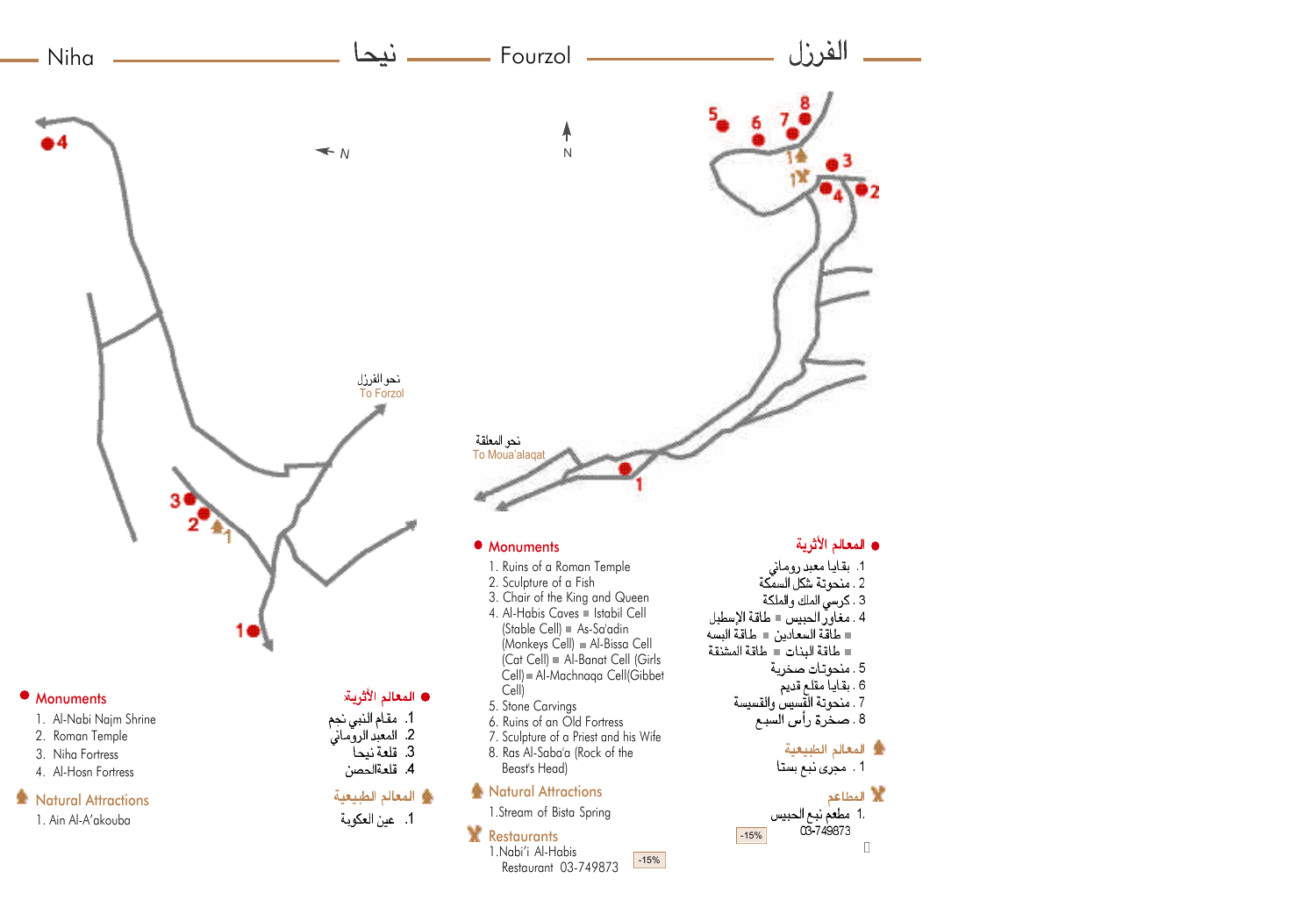Mongols about 1260, "Ba'albeck" later enjoyed a period of calm and prosperity under Mamluk rule..

The temple complex of "Ba'albeck" is made up of the Jupiter Temple and the Bacchus Temple adjacent to it. A short distance away is the circular structure known as the Temple of Venus. Only part of the staircase remains of a fourth temple dedicated to Mercury, on Sheikh Abdallah hill.

The Great Temple or "Jupiter Temple": The first view the visitor has of "Ba'albeck" is the six Corinthian columns of the Great Temple thrusting 22 meters into the skyline. Built on a podium seven meters above the Court, these six columns and the entablature on top give an idea of the vast scale of the original structure.

The complex of the Great Temple has four sections: the monumental entrance or Propylaea, the Hexagonal Court, the Great Court and finally the Temple itself, where the six famous columns stand.

The Little Temple or the so-called Temple of Bacchus: Next to the Jupiter complex is a separate building known as the Temple of Bacchus. Constructed during the first half of the 2nd century A.D., it has been remarkably well preserved.

The Round Temple or the so-called Temple of Venus: The gem-like temple southeast of the acropolis was built in the 3rd century A.D. Its design and size, as well as its orientation towards the Great Temple, set it from the other "Ba'albeck" temples.

There are a number of other Roman remains and Islamic sites to visit in "Ba'albeck" and its immediate neighborhood.

The Great Mosque: In front of the acropolis entrance, this mosque dates from the 7th-8th centuries of the Umayyad period. Built on what was the site of the Roman forum and later a Byzantine church dedicated to St. John, the mosque re-uses granite and limestone columns.

Public buildings: At Boustan Al- Khan south of the temples are important remains of public baths, a market and probably a bouleuterion, or assembly place.

Ras Al-Ain: This ancient spring, now incorporated into modern "Ba'albeck", has been a source of water since antiquity. There are traces of a Roman shrine and nympheun as well as remains of a Mamluk mosque built in 1277.

Quarries: At the southern entrance of town is a quarry where the stones used in the temples were cut. A huge block, considered the largest hewn stone in the world, still sits where it was cut almost 2,000 years ago. Called the "Stone of the Pregnant Woman," it is 21.5 m x 4.8 m x 4.2 meters in size and weighs an estimated 1,000 tons.

Qoubbat Al-Amjad: On Sheikh Ab'aallah Hill- are the remains of the Zawiya-Mosque and tomb of Sheikh 'Abdallah al-Younini, built under the rule of Al-Amjad, grandnephew of Saladin and governor of "Ba'albeck" between 1182 and 1230. It was constructed of stones from the neighboring temple of Mercury.

City Gate: Northwest of the Acropolis near the army barracks lie the remains of a Roman city gate, part of the fortifications that surrounded the city.

Qoubbat As-Sa'adin: Not far from the City Gate is a two-room mausoleum built in 1409, which served as a burial place for the Mamluk governors of "Ba'albeck".

Qoubbat Douris: at the southern entrance of the town is the site of an octagonal structure composed of eight Roman granite columns. Built during the 13th century, it was originally covered with a cupola and held an Ayyoubid tomb.

In 1984, "Ba'albeck" was placed on UNESCO's list of World Heritage Sites.

#### Fourzol

From Chtaura to Ablah, passing through Zahleh, take a left and drive 2 kilometers from the main highway till you reach "Fourzol." The town was the seat of the Christian bishopric in the 5th Century, but the town is older than that; it goes back at least 2,000 years to Roman times.

Before venturing to the caves just outside the town, look for the remains of a Roman temple near the central roundabout, where the temple's foundation walls and some large stone blocks with carvings and inscriptions are found.

To reach the caves of Wadi Al-Habis (Valley of the Hermit) head through the town for about 1.5 kilometers, keeping an eye out for the openings carved into the limestone cliff ahead.

The caves occur at regular intervals and are partly natural, partly man-made. All are cut in the shape of a dome and most of them have a reservoir dug in the center. Some were burial sites, and others used for religious ceremonies or as residential quarters. Head north taking the terrain track towards the end of the hill and you will find numerous old carvings.

From this spot you also get a good view of an ancient quarry on the next hill, where careful stone cutting has left behind what looks like an imaginary city built into the rock.

#### Niha

Go from Chtaura to Ablah via Zahle, taking the left fork at the end of Fourzol village. About 2 kilometers from Ablah a sign marks the turn to the village of "Niha".

The temples are visible at the end of the village, making it easy to wind your way through the site, which is protected by a fenced enclosure.

The larger temple, approached by a monumental staircase, is imposing in its size and beauty. To the left of the first flight of stairs is a well-preserved relief carving of a priest making an offering.

The much smaller temple nearby, dedicated to the Syro-Phoenician god Hadaranes, is interesting for its delicately carved doorway, which stands nearly complete.

Leaving the village of "Niha" with the lower temples behind on your left, take the uppermost road leading into the mountains to the west. The steep rural roadway, usually traveled by foot, takes you up 300 meters to Husn Niha, or the "fortress of Niha" where two partially preserved Roman temples are found.

#### A'anjar

It is said that Walid Bin Abd Al-Malik established the city of "A'anjar" between 705 and 715 A.D. The city benefited from its strategic position on intersecting trade routes leading to Damascus, Homs, Ba'albeck and the south. Today's name, "A'anjar", comes from the Arabic Ain Gerrha, "the source of Gerrha", the name of an ancient city founded in this area during Hellenistic times.

The Umayyad City is composed of a large rectangular enclosure ringed by four protective walls, each wall with an imposing gate in it and each gate protected by towers. Each of the four gates connects to the one across from it by a straight street dividing the city into four main blocks. Large number of shops are hosted along both sides of each street as well as numerous palaces, baths, public squares, mosques and other residence scattered within the city's four main blocks. It is apparent through the architectural style that uses progression bond pottery bricks and limestone that the architects were influenced by the Byzantine architecture, as for the landscapers they were influenced by the military camp plans that were popular in the Greek, Roman and Byzantine periods.

In 1984, "A'anjar" was placed on UNESCO's list of World Heritage Sites.

#### Riyak

Go north from Chtaura to Ablah. From there take a right turn to "Riyak". This small town is the site of the Lebanese Army and Air Force base. It was also once a railroad terminal, the oldest in the Middle East on the path from Damascus - Homs - Paris built at the beginning of the century.

Most of the historical events described above were taken from the book: Lebanon, Beqa'a Valley and other publications issued by the Ministry of Tourism in 1998